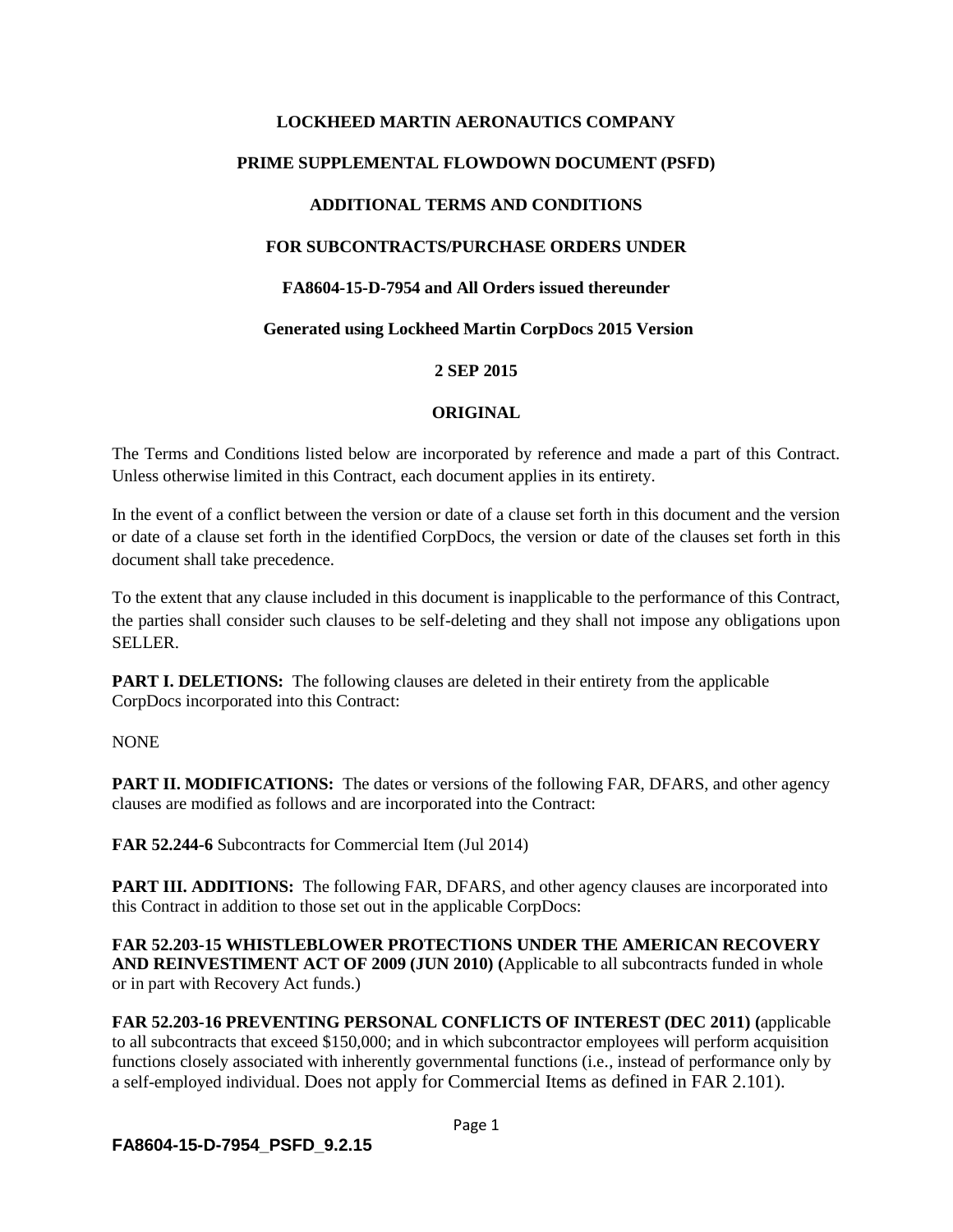#### **FAR 52.222-51 EXEMPTION FROM APPLICATION OF THE SERVICE CONTRACT LABOR STANDARDS TO CONTRACTS FOR MAINTENANCE, CALIBRATION, OR REPAIR OF CERTAIN EQUIPMENT--REQUIREMENTS (MAY 2014)**

**FAR 52.222-99 ESTABLISHING MINIMUM FOR CONTRACTORS (DEVIATION 2014) (JUN 2014)** ("Contracting Officer" means "Lockheed Martin".)

**FAR 52.227-21 TECHNICAL DATA DECLARATION, REVISION, AND WITHHOLDING OF PAYMENT--MAJOR SYSTEMS (MAY 2014)** (Applicable to any subcontract which requires the delivery of technical data. "Contracting Officer" means "Lockheed Martin." "Government" means "Lockheed Martin" in paragraph (b)(2) and "Lockheed Martin or Government" in paragraph (d).)

**FAR 52.228-3 WORKERS' COMPENSATION INSURANCE (DEFENSE BASE ACT) (JUL 2014)** (Applies if Seller will perform work subject to the Defense Base Act 42 U.S.C. 1651 et seq.)

**FAR 52.243-1 CHANGES -- FIXED-PRICE (APR 1984)** ("Contracting Officer" and "Government" mean "Lockheed Martin." In paragraph (a) add as subparagraph (4) "Delivery schedule." In paragraph (e) the reference to the disputes clause is deleted.)

**FAR 52.243-2 ALT 1 CHANGES -- COST-REIMBURSEMENT (APR 1984)** ("Contracting Officer" and "Government" mean "Lockheed Martin." In paragraph (a) add as subparagraph (4) "Delivery schedule." In paragraph (d) the reference to the disputes clause is deleted.)

**FAR 52.243-3 CHANGES -- TIME-AND-MATERIALS OR LABOR-HOURS (APR 1984)** ("Contracting Officer" and "Government" mean "Lockheed Martin." In paragraph (a) add as subparagraph (4) "Delivery schedule." In paragraph (d) the reference to the disputes clause is deleted.)

**FAR 52.245-1 ALTERNATE 1 – GOVERNMENT PROPERTY (APR 2012)** (Applicable if SELLER will be in possession of Government property. "Contracting Officer" means "Lockheed Martin" except in the definition of Property Administrator and in paragraphs (h)(1)(iii) where it is unchanged, and in paragraphs (c) and (h)(4) where it includes Lockheed Martin. "Government" is unchanged in the phrases "Government property' and "Government furnished property" and where elsewhere used except in paragraph (d)(1) where it means "Lockheed Martin" and except in paragraphs (d)(2) and (g) where the term includes Lockheed Martin." The following is added as paragraph (n) "Seller shall provide to Lockheed Martin immediate notice if the Government or other customer (i) revokes its assumption of loss under any direct contracts with Seller, or (ii) makes a determination that Seller's property management practices are inadequate, and/or present an undue risk, or that Seller has failed to take corrective action when required.")

**FAR 52.249-3 TERMINATION FOR CONVENIENCE OF THE GOVERNMENT** (Dismantling, Demolition, or Removal of Improvements) **(APR 2012)** ("Government" and "Contracting Officer" mean "Lockheed Martin" except in paragraph (n) where "Government" means "Lockheed Martin and the Government" and "Contracting Officer" means "Lockheed Martin or the Contracting Officer." In paragraph (c) "120 days" is changed to "60 days." In paragraph (d) "15 days" is changed to "30 days," and "45 days" is changed to "60 days." In paragraph (e) "1 year" is changed to "six months." In paragraph (l) "90 days" is changed to "45 days." Paragraph (j) is deleted. Settlements and payments under this clause may be subject to the approval of the Contracting Officer.)